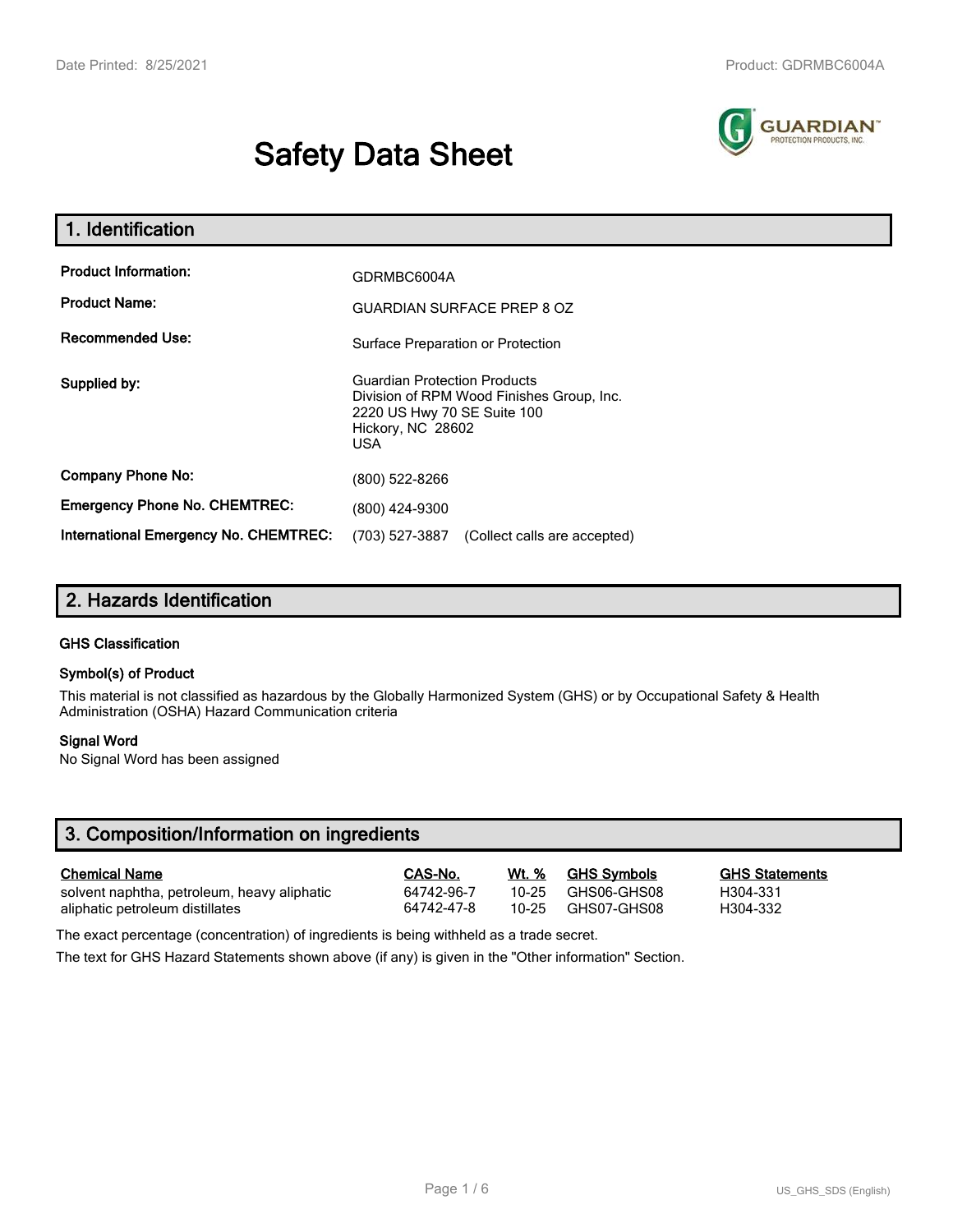# **4. First-aid Measures**



FIRST AID - EYE CONTACT: IF IN EYES: Rinse cautiously with water for several minutes. Remove contact lenses, if present and easy to do. Continue rinsing. If eye irritation persists: Get medical advice/attention.

FIRST AID - SKIN CONTACT: IF ON SKIN: Gently wash with plenty of Soap and Water. If skin irritation occurs: Get medical advice/ attention.

FIRST AID - INGESTION: IF SWALLOWED: rinse mouth. Do NOT induce vomiting. IF exposed or if you feel unwell: Call a POISON CENTER or doctor/physician.

FIRST AID - INHALATION: IF INHALED: If breathing is difficult, remove victim to fresh air and keep at rest in a position comfortable for breathing. IF exposed or if you feel unwell: Call a POISON CENTER or doctor/physician.

# **5. Fire-fighting Measures**

**SPECIAL FIREFIGHTING PROCEDURES:** This product is not expected to burn under normal conditions of use.

**FIREFIGHTING EQUIPMENT:** None.

# **6. Accidental Release Measures**

#### **ENVIRONMENTAL MEASURES:** No Information

**STEPS TO BE TAKEN IN CASE MATERIAL IS RELEASED OR SPILLED:** Follow personal protective equipment recommendations found in Section VIII. Personal protective equipment needs must be evaluated based on information provided on this sheet and the special circumstances created by the spill including; the material spilled, the quantity of the spill, the area in which the spill occurred, and the training and the expertise of employees in the area responding to the spill. Do not allow the spilled product to enter public drainage system or open waterways.

## **7. Handling and Storage**



**HANDLING:** Avoid inhalation and contact with eyes, skin, and clothing. Wash hands thoroughly after handling and before eating or drinking.

**STORAGE:** Keep containers closed when not in use. Store in cool well ventilated space away from incompatible materials.

## **8. Exposure Controls/Personal Protection**

| Ingredients with Occupational Exposure Limits  |                      |                       |                     |                         |  |
|------------------------------------------------|----------------------|-----------------------|---------------------|-------------------------|--|
| <b>Chemical Name</b>                           | <b>ACGIH TLV-TWA</b> | <b>ACGIH-TLV STEL</b> | <b>OSHA PEL-TWA</b> | <b>OSHA PEL-CEILING</b> |  |
| solvent naphtha, petroleum, heavy<br>aliphatic | N.D.                 | N.D.                  | N.D.                | N.D.                    |  |
| aliphatic petroleum distillates                | N.D.                 | N.D.                  | N.D                 | N.D.                    |  |

**Further Advice: MEL = Maximum Exposure Limit OES = Occupational Exposure Standard SUP = Supplier's Recommendation Sk = Skin Sensitizer N.E. = Not Established N.D. = Not Determined**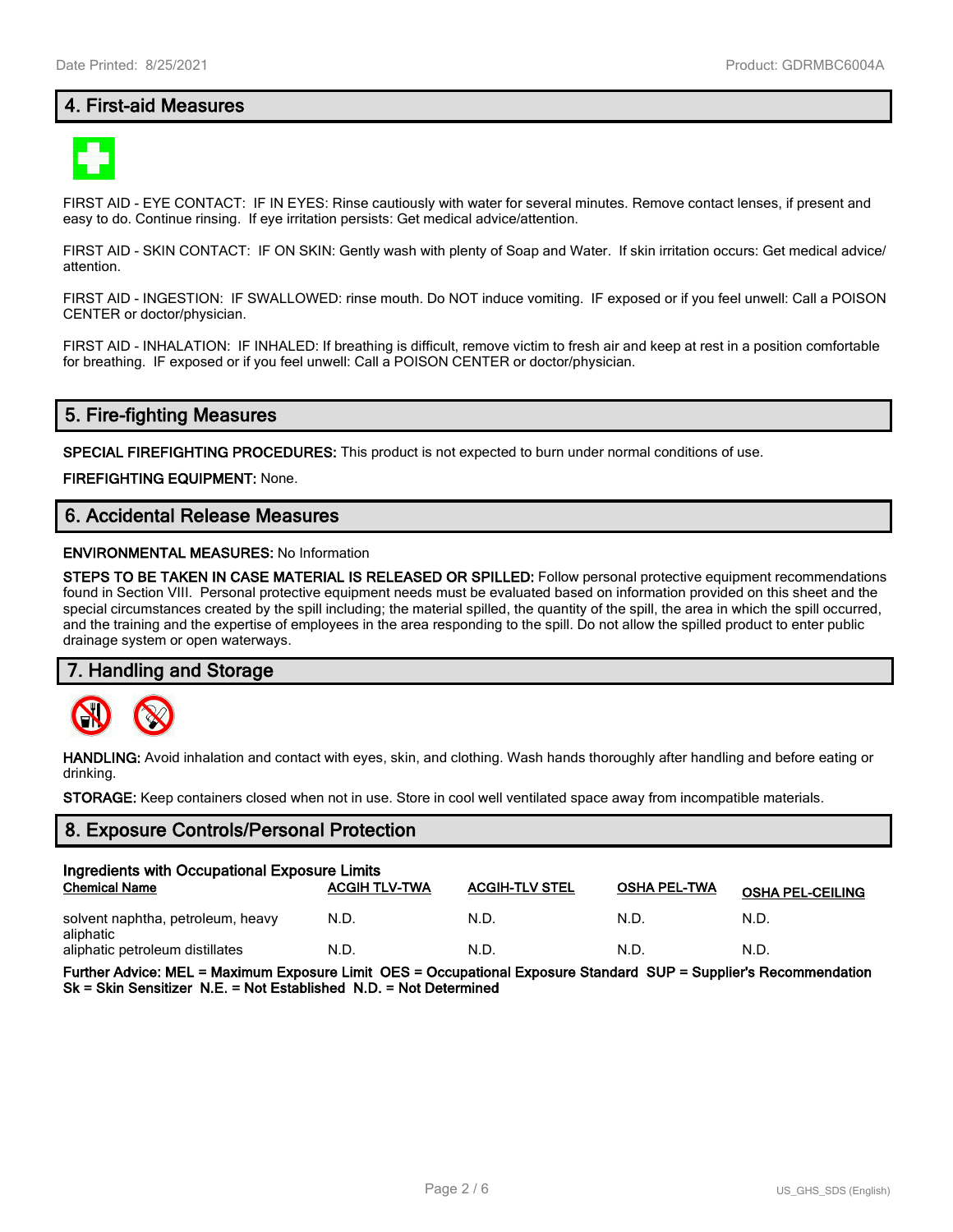# **Personal Protection**



**RESPIRATORY PROTECTION:** Use NIOSH approved respiratory protection.

**SKIN PROTECTION:** Wear chemical resistant footwear and clothing such as gloves, an apron or a whole body suit as appropriate.



**EYE PROTECTION:** Wear chemical-resistant glasses and/or goggles and a face shield when eye and face contact is possible due to splashing or spraying of material.



**OTHER PROTECTIVE EQUIPMENT:** No Information



**HYGIENIC PRACTICES:** It is good practice to avoid contact with the product and/or its vapors, mists or dust by using appropriate protective measures. Wash thoroughly after handling and before eating or drinking.

# **9. Physical and Chemical Properties**

| Appearance:                    | Cloudy Liquid               | <b>Physical State:</b>                      | <b>LIQUID</b>        |
|--------------------------------|-----------------------------|---------------------------------------------|----------------------|
| Odor:                          | None to Very Faint          | <b>Odor Threshold:</b>                      | Not determined       |
| Density, g/cm3:                | 0.957                       | pH:                                         | 9.7                  |
| Freeze Point. °F:              | Not determined              | Viscosity:                                  | Not determined       |
| <b>Solubility in Water:</b>    | Not determined              | Partition Coefficient, n-octanol/<br>water: | Not determined       |
| Decomposition temperature, °F: | Not determined              | <b>Explosive Limits, %:</b>                 | Not determined       |
| Boiling Range, °F:             | Not determined              | Flash Point, °F:                            | $>$ 200 $^{\circ}$ F |
| Combustibility:                | Does not support combustion | Auto-Ignition Temperature, °F:              | Not determined       |
| <b>Evaporation Rate:</b>       | Slower than Diethyl Ether   | Vapor Pressure, mmHg:                       | Not determined       |
| <b>Vapor Density:</b>          | Not determined              |                                             |                      |

# **10. Stability and reactivity**

**N.I. = No Information**

**STABILITY:** Stable under normal conditions. **CONDITIONS TO AVOID:** Contact with incompatible materials. **INCOMPATIBILITY:** Acids, Bases, Oxidizing agents **HAZARDOUS DECOMPOSITION PRODUCTS:** Not determined.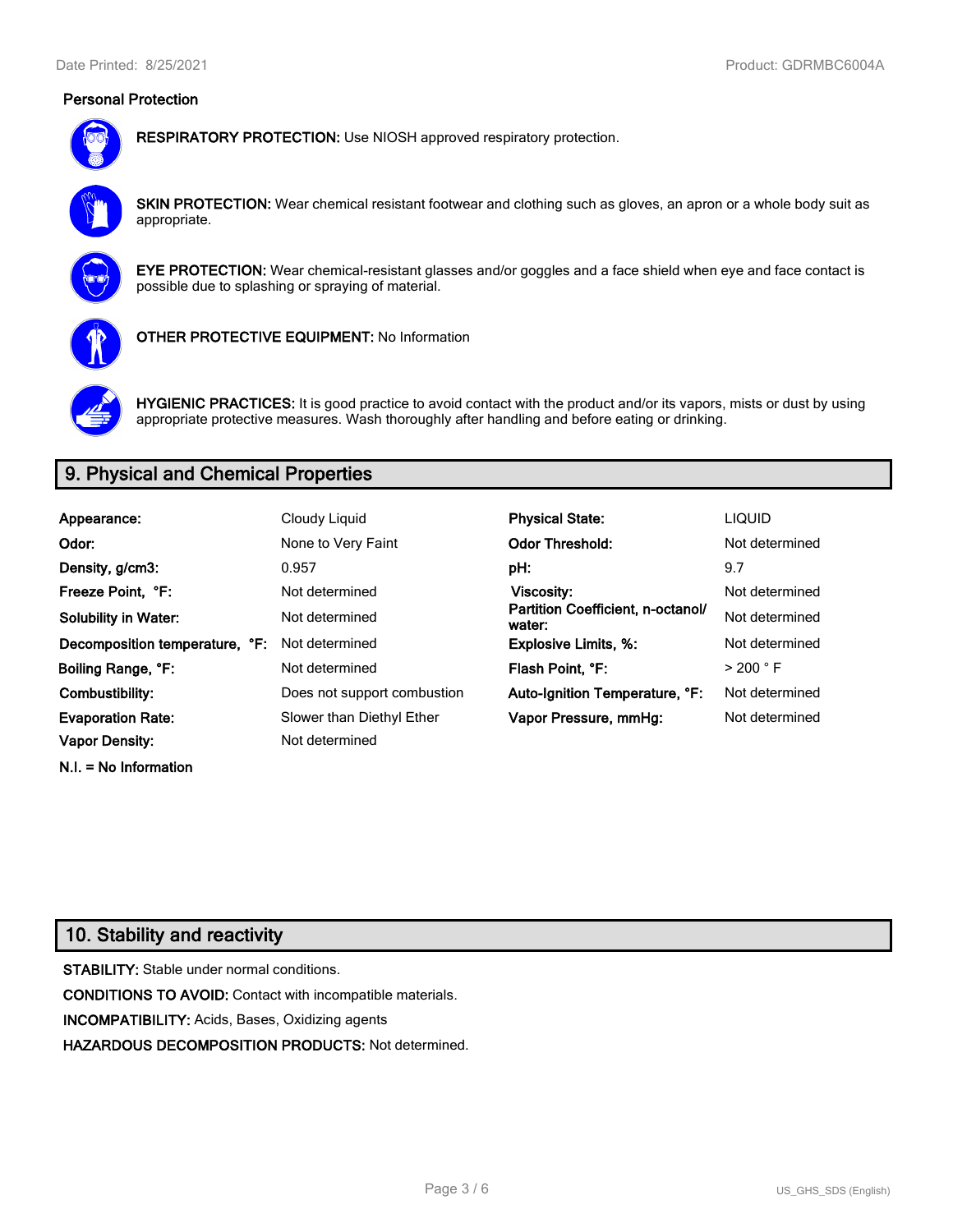# **11. Toxicological information**



**Practical Experiences**

**EMERGENCY OVERVIEW:** No Information

**EFFECT OF OVEREXPOSURE - EYE CONTACT:** No Information

**EFFECT OF OVEREXPOSURE - INGESTION:** No Information

**EFFECT OF OVEREXPOSURE - INHALATION:** No Information

**EFFECT OF OVEREXPOSURE - SKIN CONTACT:** No Information

**CARCINOGENICITY:** No Information

**PRIMARY ROUTE(S) OF ENTRY:**

#### **Acute Toxicity Values**

**The acute effects of this product have not been tested. Data on individual components are tabulated below**

#### **CAS-No. Chemical Name Oral LD50 Dermal LD50 Vapor LC50**

64742-96-7 solvent naphtha, petroleum, heavy aliphatic >5000 mg/kg Rat >2000 mg/kg Rabbit >5.28 mg/L Rat 64742-47-8 aliphatic petroleum distillates >5000 mg/kg Rat >2000 mg/kg Rabbit >13 mg/L Rat

**N.I. = No Information**

## **12. Ecological information**

**ECOLOGICAL INFORMATION:** Ecological evaluation of this material has not been performed; however, do not allow the product to be released to the environment without governmental approval/permits.

## **13. Disposal Information**



**Product**

**DISPOSAL METHOD:** Waste from this material may be a listed and/or characteristic hazardous waste. Dispose of material, contaminated absorbent, container and unused contents in accordance with local, state, and federal regulations.

**STEPS TO BE TAKEN IN CASE MATERIAL IS RELEASED OR SPILLED:** Follow personal protective equipment recommendations found in Section VIII. Personal protective equipment needs must be evaluated based on information provided on this sheet and the special circumstances created by the spill including; the material spilled, the quantity of the spill, the area in which the spill occurred, and the training and the expertise of employees in the area responding to the spill. Do not allow the spilled product to enter public drainage system or open waterways.

# **14. Transport Information**

#### **SPECIAL TRANSPORT PRECAUTIONS:** No Information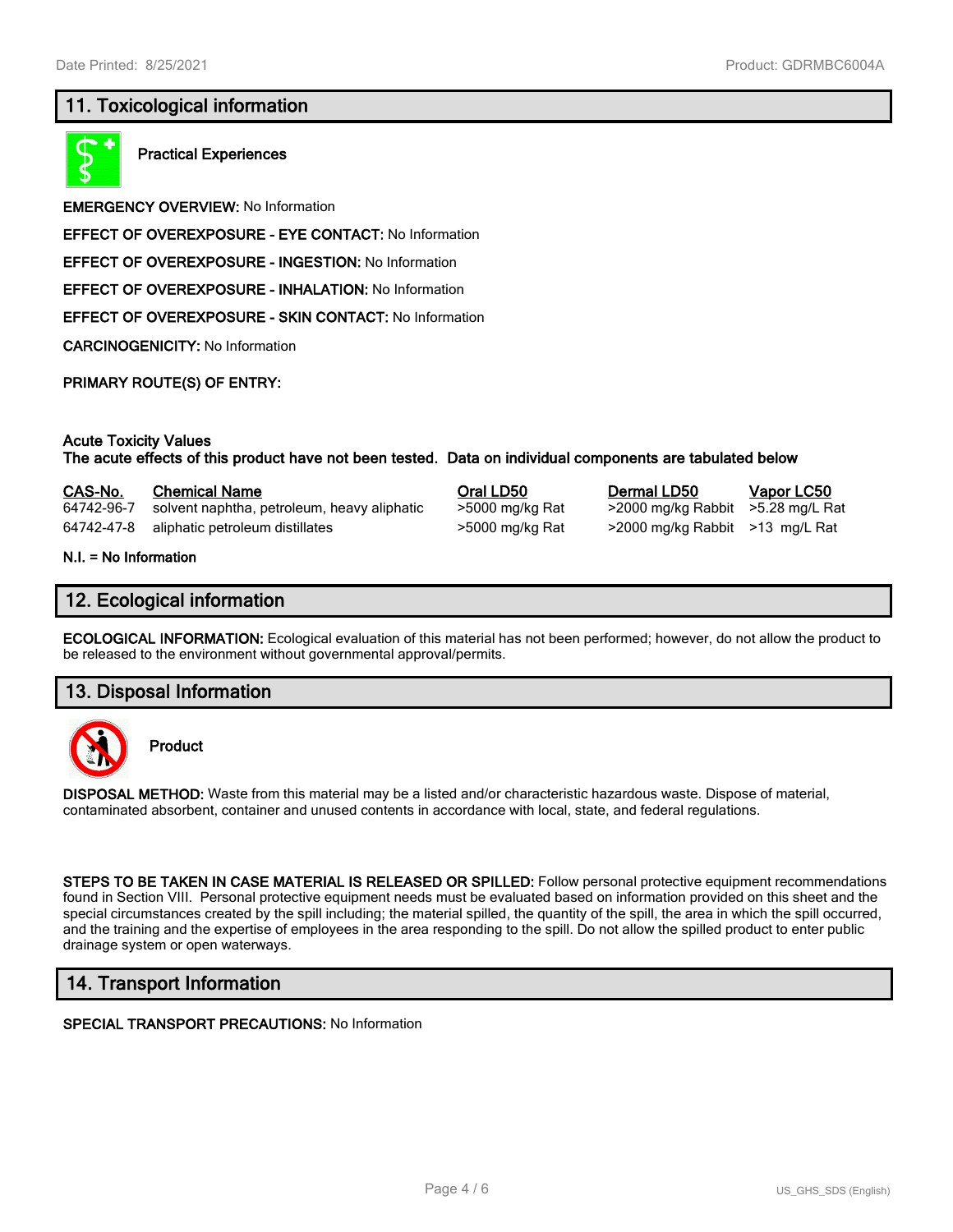**DOT:** NOT RESTRICTED **IATA:** NOT RESTRICTED **IMDG:** NOT RESTRICTED

# **15. Regulatory Information**

# **U.S. Federal Regulations:**

## **CERCLA - SARA Hazard Category**

This product has been reviewed according to the EPA 'Hazard Categories' promulgated under Sections 311 and 312 of the Superfund Amendment and Reauthorization Act of 1986 (SARA Title III) and is considered, under applicable definitions, to meet the following categories:

None Known

## **SARA SECTION 313**

This product contains the following substances subject to the reporting requirements of Section 313 of Title III of the Superfund Amendment and Reauthorization Act of 1986 and 40 CFR part 372:

No Sara 313 components exist in this product.

#### **TOXIC SUBSTANCES CONTROL ACT**

This product contains the following chemical substances subject to the reporting requirements of TSCA 12(B) if exported from the United States:

No TSCA components exist in this product.

# **U.S. State Regulations:**

## **CALIFORNIA PROPOSITION 65**

 $\mathbb{A}$  WARNING: Cancer - www.P65Warnings.ca.gov.

Diethanolamine, Cancer, 0.0562%

|                                    | 16. Other Information                                  |                                                                                                                                                                    |                                                                                                                                      |                         |  |                             |          |
|------------------------------------|--------------------------------------------------------|--------------------------------------------------------------------------------------------------------------------------------------------------------------------|--------------------------------------------------------------------------------------------------------------------------------------|-------------------------|--|-----------------------------|----------|
| <b>Revision Date:</b><br>7/22/2021 |                                                        |                                                                                                                                                                    |                                                                                                                                      | <b>Supersedes Date:</b> |  |                             | 9/6/2020 |
| Reason for revision:               |                                                        |                                                                                                                                                                    | Substance and/or Product Properties Changed in Section(s):<br>09 - Physical & Chemical Information<br>11 - Toxicological Information |                         |  |                             |          |
|                                    | <b>Regulatory Department</b><br>Datasheet produced by: |                                                                                                                                                                    |                                                                                                                                      |                         |  |                             |          |
| <b>HMIS Ratings:</b>               |                                                        |                                                                                                                                                                    |                                                                                                                                      |                         |  |                             |          |
| Health:                            | 2                                                      | <b>Flammability:</b>                                                                                                                                               |                                                                                                                                      | <b>Reactivity:</b>      |  | <b>Personal Protection:</b> | х        |
|                                    |                                                        | Total VOCs less exempt VOC solvents per EPA Consumer Regulations, Weight % units:<br>Text for GHS Hazard Statements shown in Section 3 describing each ingredient: |                                                                                                                                      |                         |  |                             | 0.180    |

| H304 | May be fatal if swallowed and enters airways. |
|------|-----------------------------------------------|
| H331 | Toxic if inhaled.                             |
| H332 | Harmful if inhaled.                           |